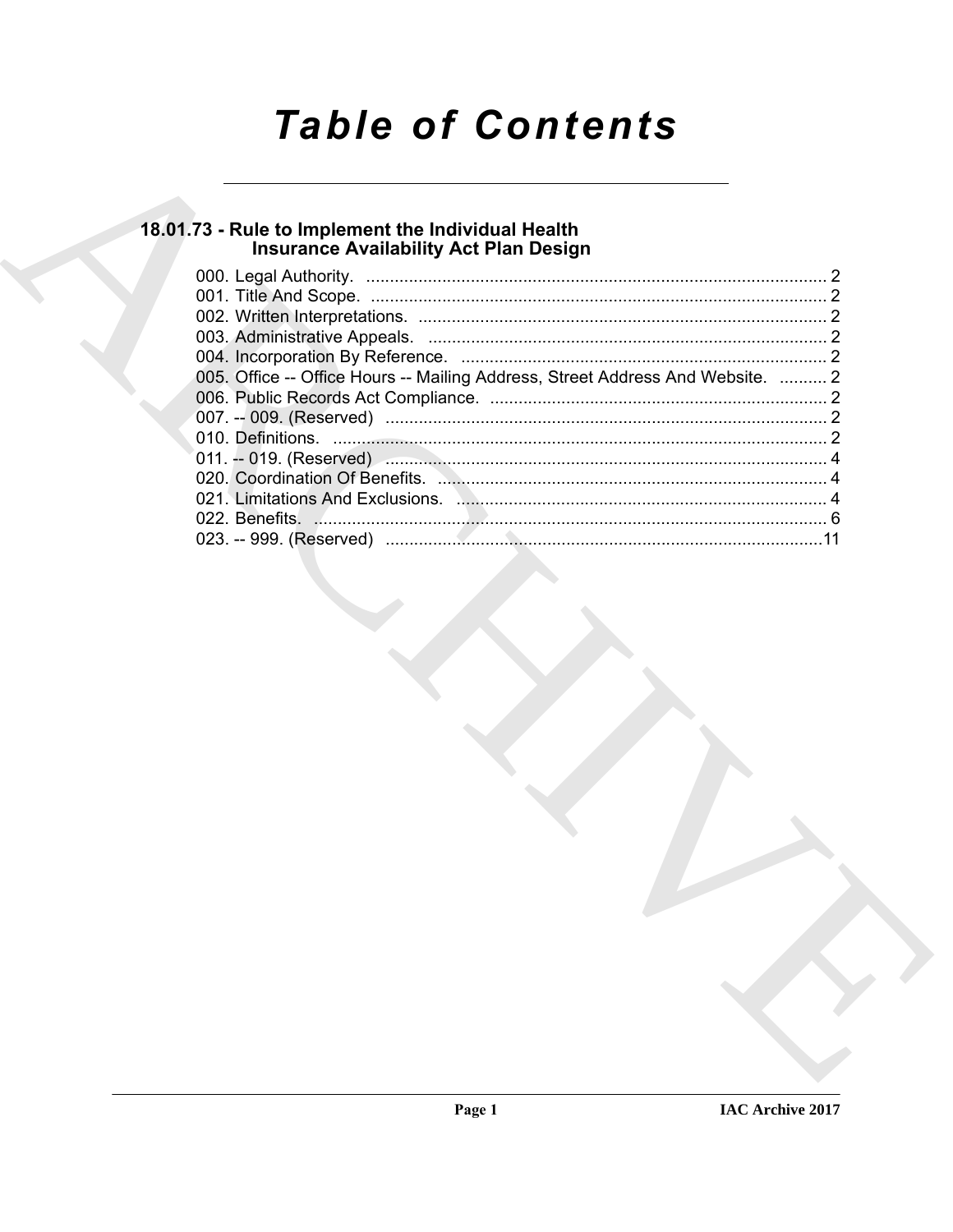# **IDAPA 18 TITLE 01 CHAPTER 73**

# **18.01.73 - RULE TO IMPLEMENT THE INDIVIDUAL HEALTH INSURANCE AVAILABILITY ACT PLAN DESIGN**

# <span id="page-1-1"></span><span id="page-1-0"></span>**000. LEGAL AUTHORITY.**

This rule is promulgated and adopted pursuant to the authority vested in the Director under Chapters 2, 52, and 55, Title 41, Idaho Code.

# <span id="page-1-2"></span>**001. TITLE AND SCOPE.**

**01.** Title. This rule shall be cited in full as Idaho Department of Insurance Rule, IDAPA 18.01.73, Implement the Individual Health Insurance Availability Act Plan Design." (6-30-95) "Rule to Implement the Individual Health Insurance Availability Act Plan Design."

**CHAPTER 73**<br> **CHAPTER 73**<br> **ARCHI[V](http://www.doi.idaho.gov)E AND CONFIDENT THE HIGHER MATE AND INTERFERENCE INTO A CONFIDENT THE INTERFERENCE INDUCED AT THE SET AND THE USE AND CONFIDENT THE USE AND CONFIDENT THE USE AND CONFIDENT THE USE AND IN 02. Scope**. The Act and this rule are intended to promote broader spreading of risk in the individual marketplace. The Act and rule are intended to regulate all health benefit plans sold to eligible individuals. Carriers that provide health benefit plans to eligible individuals are intended to be subject to all of the provisions of the Act and this rule.  $(6-30-95)$ 

# <span id="page-1-3"></span>**002. WRITTEN INTERPRETATIONS.**

In accordance with section 67-5201(19)(b)(iv), Idaho Code, this agency may have written statements which pertain to the interpretation of the rules of the chapter, or to the documentation of compliance with the rules of this chapter. These documents will be available for public inspection and copying at cost in the main office and each regional or district office of this agency. (7-1-98)

## <span id="page-1-4"></span>**003. ADMINISTRATIVE APPEALS.**

All administrative appeals shall be governed by Title 41, Chapter 2, Idaho Code, the Idaho Administrative Procedure Act, Title 67, Chapter 52, Idaho Code, and IDAPA 04.11.01, "Idaho Rules of Administrative Procedure of the Attorney General," Subchapter A - General Provisions, Sections 000 through 099. (5-8-09)

# <span id="page-1-5"></span>**004. INCORPORATION BY REFERENCE.**

No documents are incorporated by reference. (5-8-09)

# <span id="page-1-6"></span>**005. OFFICE -- OFFICE HOURS -- MAILING ADDRESS, STREET ADDRESS AND WEBSITE.**

**01. Office Hours**. The Department of Insurance is open from 8 a.m. to 5 p.m. except Saturday, Sunday and legal holidays.

**02. Mailing Address**. The department's mailing address is: Idaho Department of Insurance, P.O. Box 83720, Boise, ID 83720-0043.

**03. Street Address**. The principal place of business is 700 West State Street, 3rd Floor, Boise, Idaho 83702-0043. (5-8-09)

**04. Web Site Address**. The department's website is http://www.doi.idaho.gov. (5-8-09)

## <span id="page-1-7"></span>**006. PUBLIC RECORDS ACT COMPLIANCE.**

Any records associated with these rules are subject to the provision of the Idaho Public Records Act, Title 74, Chapter 1. Idaho Code. (5-8-09) 1, Idaho Code.

## <span id="page-1-8"></span>**007. -- 009. (RESERVED)**

## <span id="page-1-10"></span><span id="page-1-9"></span>**010. DEFINITIONS.**

For the purposes of this rule, the following terms will be used as defined below:  $(6-30-95)$ 

<span id="page-1-11"></span>**01. Benefit Percentage**. Benefit percentage is the percentage of the cost of a health care service paid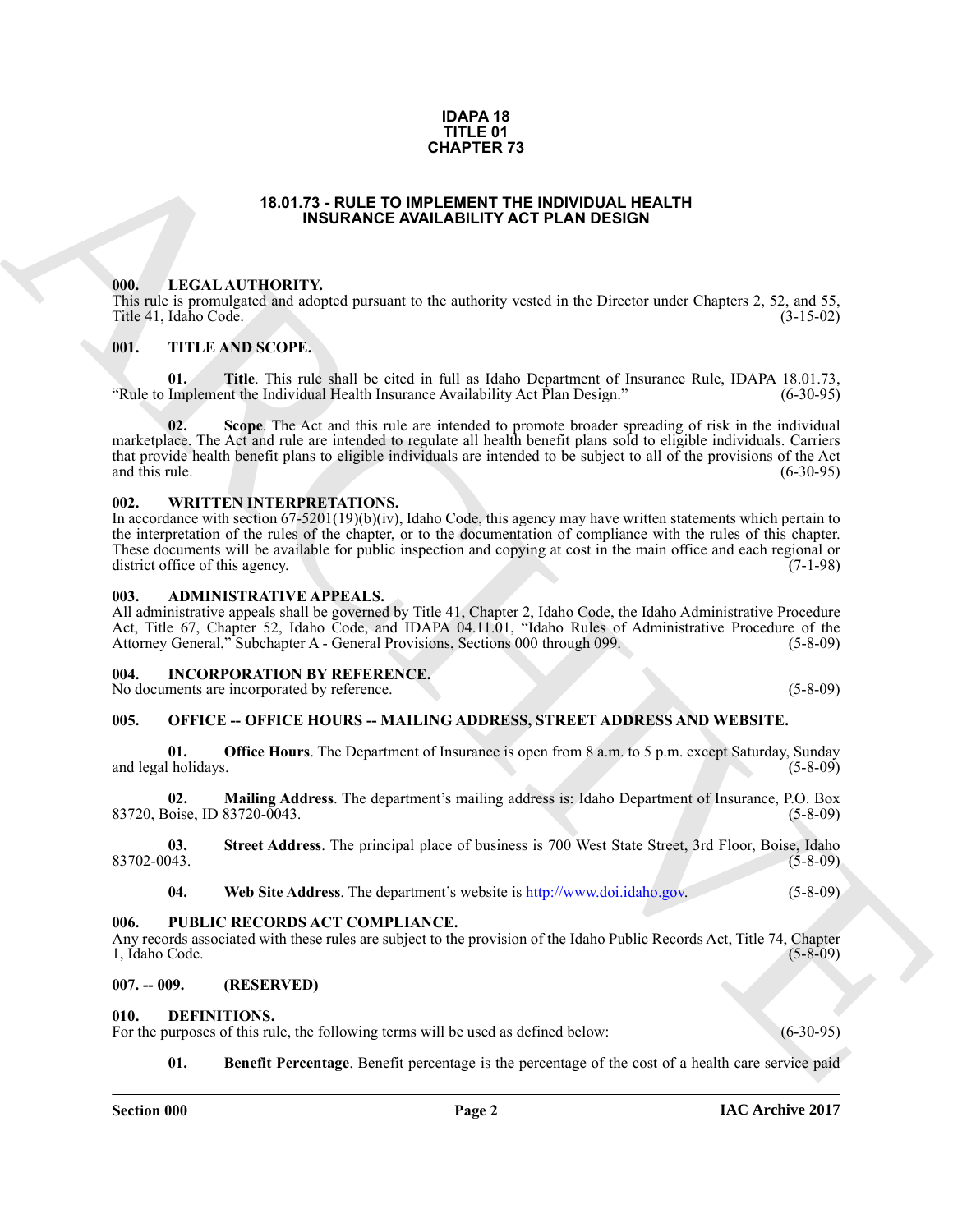<span id="page-2-6"></span><span id="page-2-5"></span><span id="page-2-4"></span><span id="page-2-3"></span><span id="page-2-2"></span><span id="page-2-1"></span><span id="page-2-0"></span>

| <b>Department of Insurance</b> |                                                                                                                                                                                                                                                                                                                                                                                                                                                                                                                                                                                                                                                                                                                                                                                                                                                                                                                                                                                                                                                                                                                        | <b>Health Insurance Availability Act Plan Design</b>                                                       |                |
|--------------------------------|------------------------------------------------------------------------------------------------------------------------------------------------------------------------------------------------------------------------------------------------------------------------------------------------------------------------------------------------------------------------------------------------------------------------------------------------------------------------------------------------------------------------------------------------------------------------------------------------------------------------------------------------------------------------------------------------------------------------------------------------------------------------------------------------------------------------------------------------------------------------------------------------------------------------------------------------------------------------------------------------------------------------------------------------------------------------------------------------------------------------|------------------------------------------------------------------------------------------------------------|----------------|
|                                | by the insurer under a health insurance plan, as shown in the schedule of benefits.                                                                                                                                                                                                                                                                                                                                                                                                                                                                                                                                                                                                                                                                                                                                                                                                                                                                                                                                                                                                                                    |                                                                                                            | $(5 - 8 - 09)$ |
| 02.<br>December 31st.          |                                                                                                                                                                                                                                                                                                                                                                                                                                                                                                                                                                                                                                                                                                                                                                                                                                                                                                                                                                                                                                                                                                                        | <b>Calendar Year</b> . Calendar year is a period of one (1) year which starts on January 1st and ends on   | $(6-30-95)$    |
| 03.                            | under a health insurance plan, as shown in the schedule of benefits.                                                                                                                                                                                                                                                                                                                                                                                                                                                                                                                                                                                                                                                                                                                                                                                                                                                                                                                                                                                                                                                   | <b>Coinsurance</b> . Coinsurance is a percentage of the cost of a health care service, paid by the insured | $(5-8-09)$     |
| 04.<br>exception of the HSA.   | particular type or in a designated setting. The instances in which a copayment will be required are specified in the<br>schedule of benefits. The copayment must be paid before any other payment will be made under the policy. The<br>copayment will not count toward any deductible or out-of-pocket expense required under the policy, with the                                                                                                                                                                                                                                                                                                                                                                                                                                                                                                                                                                                                                                                                                                                                                                    | Copayment. Copayment is a specified charge that must be paid each time care is received of a               | $(5-8-09)$     |
| 05.                            | each calendar year before the plan will pay for covered medical services. All covered charges are subject to the<br>deductible amount unless specifically noted otherwise.                                                                                                                                                                                                                                                                                                                                                                                                                                                                                                                                                                                                                                                                                                                                                                                                                                                                                                                                             | <b>Deductible</b> . Deductible means the amount of the covered charge each insured is obligated to pay     | $(3-15-02)$    |
| 06.                            | expense that an insured is obligated to pay, which includes coinsurance as shown in the schedule of benefits. Under<br>the Basic, Standard, and Catastrophic A and B health benefit plans, the out-of-pocket expense maximum does not<br>include deductibles, copayments, pharmacy expenses, expenses for non-covered services and supplies, and charges in<br>excess of the eligible expense. After the out-of-pocket expense maximum has been reached, covered services will be<br>provided at one hundred percent (100%) except for specific deductibles, copayments, pharmacy benefits, non-<br>covered services and supplies, and charges in excess of the eligible expense. HSA annual out-of-pocket expense<br>maximum, subject to any policy limitations, or ineligible out-of-pocket expenses, includes deductibles, copayments,<br>and coinsurance including pharmacy expenses. After the HSA out-of-pocket expense maximum has been reached,<br>covered services will be provided at one hundred percent (100%) with the exception of services, supplies, and<br>charges in excess of the eligible expense. | Out-of-Pocket Expense Maximum. Out-of-pocket expense maximum is the maximum medical                        | $(5-8-09)$     |
| 07.                            |                                                                                                                                                                                                                                                                                                                                                                                                                                                                                                                                                                                                                                                                                                                                                                                                                                                                                                                                                                                                                                                                                                                        | Pre-Existing Condition. Pre-existing condition is defined in Section 41-5208(3), Idaho Code.               | $(6-30-95)$    |
| 08.                            | following categories of health care professions:                                                                                                                                                                                                                                                                                                                                                                                                                                                                                                                                                                                                                                                                                                                                                                                                                                                                                                                                                                                                                                                                       | <b>Provider</b> . Provider means any of the following licensees duly licensed to practice in any of the    | $(3-15-02)$    |
| a.                             | Licensed general hospital;                                                                                                                                                                                                                                                                                                                                                                                                                                                                                                                                                                                                                                                                                                                                                                                                                                                                                                                                                                                                                                                                                             |                                                                                                            | $(3-15-02)$    |
| b.                             | Chiropractor;                                                                                                                                                                                                                                                                                                                                                                                                                                                                                                                                                                                                                                                                                                                                                                                                                                                                                                                                                                                                                                                                                                          |                                                                                                            | $(6-30-95)$    |
| c.                             | Dentist;                                                                                                                                                                                                                                                                                                                                                                                                                                                                                                                                                                                                                                                                                                                                                                                                                                                                                                                                                                                                                                                                                                               |                                                                                                            | $(6-30-95)$    |
| d.                             | Optometrist;                                                                                                                                                                                                                                                                                                                                                                                                                                                                                                                                                                                                                                                                                                                                                                                                                                                                                                                                                                                                                                                                                                           |                                                                                                            | $(6-30-95)$    |
| e.                             | Pharmacist;                                                                                                                                                                                                                                                                                                                                                                                                                                                                                                                                                                                                                                                                                                                                                                                                                                                                                                                                                                                                                                                                                                            |                                                                                                            | $(6-30-95)$    |
| f.                             |                                                                                                                                                                                                                                                                                                                                                                                                                                                                                                                                                                                                                                                                                                                                                                                                                                                                                                                                                                                                                                                                                                                        | Physician and surgeon, of either medicine and surgery or of osteopathic medicine and surgery;              | $(6-30-95)$    |
| g.                             | Podiatrist; and                                                                                                                                                                                                                                                                                                                                                                                                                                                                                                                                                                                                                                                                                                                                                                                                                                                                                                                                                                                                                                                                                                        |                                                                                                            | $(6-30-95)$    |
| h.                             | performs a service which is payable under the policy when performed by any of the above health care providers.                                                                                                                                                                                                                                                                                                                                                                                                                                                                                                                                                                                                                                                                                                                                                                                                                                                                                                                                                                                                         | Any other licensed facility or practitioner who is acting within the scope of that license and who         | $(3-15-02)$    |
|                                |                                                                                                                                                                                                                                                                                                                                                                                                                                                                                                                                                                                                                                                                                                                                                                                                                                                                                                                                                                                                                                                                                                                        |                                                                                                            |                |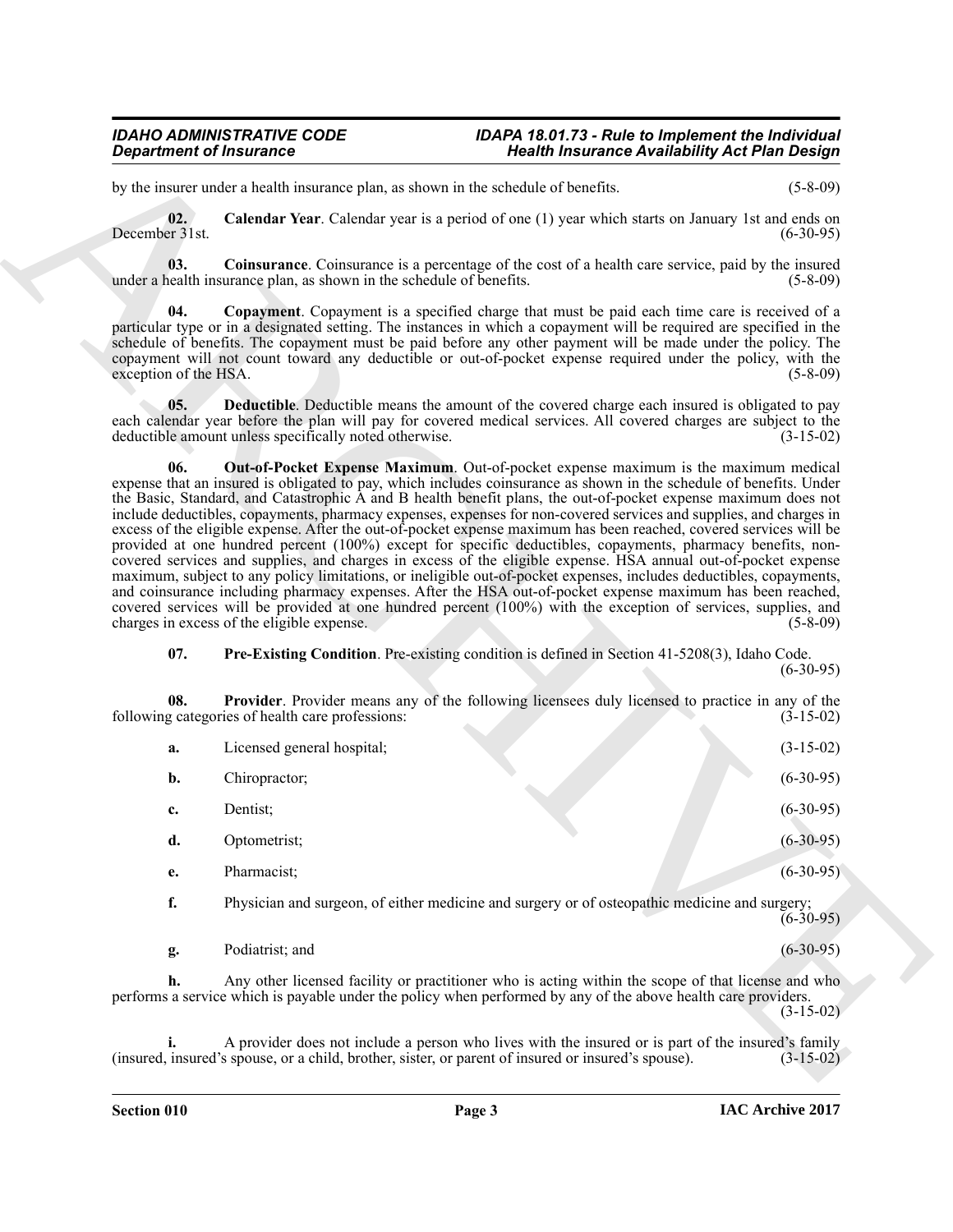<span id="page-3-6"></span><span id="page-3-4"></span>

|                                     | <b>Department of Insurance</b>                                           | <b>Health Insurance Availability Act Plan Design</b>                                                                                                                                                                                                                                                                                                                                                                                                                        |             |
|-------------------------------------|--------------------------------------------------------------------------|-----------------------------------------------------------------------------------------------------------------------------------------------------------------------------------------------------------------------------------------------------------------------------------------------------------------------------------------------------------------------------------------------------------------------------------------------------------------------------|-------------|
| 09.                                 |                                                                          | Eligible Expense. Eligible expense means the expense incurred for a covered service or supply. A<br>physician or other licensed facility or provider has to order or prescribe the service or supply. Expense is considered<br>incurred on the date the service or supply is received. Expense does not include any charge:                                                                                                                                                 | $(3-15-02)$ |
| a.                                  | For a service or supply which is not medically necessary;                |                                                                                                                                                                                                                                                                                                                                                                                                                                                                             | $(3-15-02)$ |
| $\mathbf{b}$ .                      |                                                                          | Which is in excess of reasonable and customary charge for a service or supply;                                                                                                                                                                                                                                                                                                                                                                                              | $(3-15-02)$ |
| c.                                  | Which is in excess of any contractual arrangements;                      |                                                                                                                                                                                                                                                                                                                                                                                                                                                                             | $(3-15-02)$ |
| d.                                  | of coverage under this policy or any similar coverage; or                | For any services or supplies which an insured would have no legal obligation to pay in the absence                                                                                                                                                                                                                                                                                                                                                                          | $(3-15-02)$ |
| e.                                  |                                                                          | For which no charge or a different charge is usually made in the absence of insurance coverage.                                                                                                                                                                                                                                                                                                                                                                             | $(3-15-02)$ |
| 10.                                 |                                                                          | Medically Necessary Service or Supply. Medically necessary service or supply means one which<br>is ordered by a provider and which the carrier's medical staff or another qualified party or entity determines is:                                                                                                                                                                                                                                                          | $(5-8-09)$  |
| a.                                  |                                                                          | Provided for the diagnosis or direct treatment of an injury or sickness;                                                                                                                                                                                                                                                                                                                                                                                                    | $(6-30-95)$ |
| b.<br>insured's injury or sickness; |                                                                          | Appropriate and consistent with the symptoms and findings of diagnosis and treatment of the                                                                                                                                                                                                                                                                                                                                                                                 | $(5-8-09)$  |
| c.                                  | Is not considered experimental or investigative;                         |                                                                                                                                                                                                                                                                                                                                                                                                                                                                             | $(6-30-95)$ |
| d.                                  | Provided in accord with generally accepted medical practice;             |                                                                                                                                                                                                                                                                                                                                                                                                                                                                             | $(6-30-95)$ |
| other types of care);               |                                                                          | The most appropriate supply or level of service which can be provided on a cost effective basis<br>(including, but not limited to, in-patient vs. out-patient care, electric vs. manual wheelchair, surgical vs. medical or                                                                                                                                                                                                                                                 | $(6-30-95)$ |
|                                     | such service or supply is medically necessary and covered by the policy. | The fact that the insured's provider prescribes services or supplies does not automatically mean                                                                                                                                                                                                                                                                                                                                                                            | $(5-8-09)$  |
| 11.<br>result in:                   |                                                                          | <b>Emergency Services</b> . Emergency services means those health care services that are provided in a<br>hospital or other emergency facility after the sudden onset of a medical condition that manifests itself by symptoms of<br>such sufficient severity including, but not limited to, severe pain, that the absence of immediate medical attention<br>could reasonably be expected by a prudent person who possesses an average knowledge of health and medicine, to | $(3-15-02)$ |
| a.                                  | Placing the insured's health in serious jeopardy;                        |                                                                                                                                                                                                                                                                                                                                                                                                                                                                             | $(3-15-02)$ |
| b.                                  | Serious impairment to bodily functions; or                               |                                                                                                                                                                                                                                                                                                                                                                                                                                                                             | $(3-15-02)$ |
| c.                                  | Serious dysfunction of any bodily organ or part.                         |                                                                                                                                                                                                                                                                                                                                                                                                                                                                             | $(3-15-02)$ |
| $011. - 019.$                       | (RESERVED)                                                               |                                                                                                                                                                                                                                                                                                                                                                                                                                                                             |             |
| 020.                                | <b>COORDINATION OF BENEFITS.</b>                                         | Coordination of Benefits shall be utilized on the Individual Basic, Standard, and Catastrophic A, Catastrophic B<br>plans, and HSA Compatible benefit plans based upon IDAPA 18.01.74, "Coordination of Benefits."                                                                                                                                                                                                                                                          | $(4-11-06)$ |
| 021.                                | <b>LIMITATIONS AND EXCLUSIONS.</b>                                       |                                                                                                                                                                                                                                                                                                                                                                                                                                                                             |             |

# <span id="page-3-5"></span><span id="page-3-0"></span>**011. -- 019. (RESERVED)**

# <span id="page-3-3"></span><span id="page-3-1"></span>**020. COORDINATION OF BENEFITS.**

# <span id="page-3-7"></span><span id="page-3-2"></span>**021. LIMITATIONS AND EXCLUSIONS.**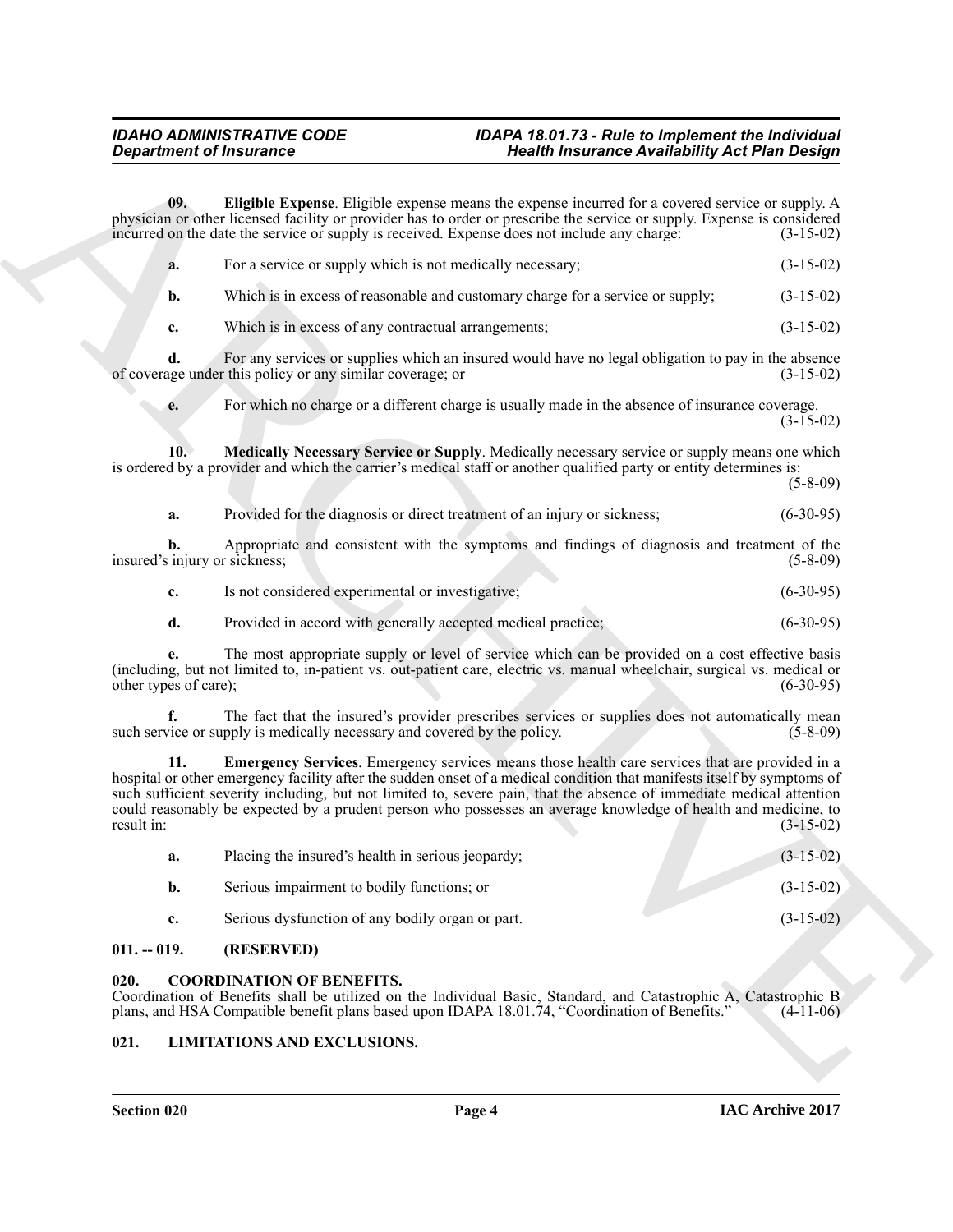<span id="page-4-11"></span>**01. Not Medically Necessary**. Any service not medically necessary or appropriate unless specifically included within the coverage provisions.

**02. Custodial, Convalescent, Intermediate**. Custodial, convalescent or intermediate level care or rest  $\frac{(6-30-95)}{2}$ 

<span id="page-4-17"></span><span id="page-4-9"></span><span id="page-4-4"></span><span id="page-4-2"></span>**03. Experimental, Investigational**. Services which are experimental or investigational. (6-30-95)

**04. Workers Compensation, Medicare or CHAMPUS**. Services covered by Workers' Compensation, Medicare or CHAMPUS. (3-15-02)

**05. No Charges, No Legal Obligation to Pay**. Services for which no charges are made or for which no charges would be made in the absence of insurance or for which the insured has no legal obligation to pay. (6-30-95)

<span id="page-4-10"></span><span id="page-4-1"></span>**06. No Medical Diagnosis**. Services for weight control, nutrition, and smoking cessation, including self-help and training programs, as well as prescription drugs used in conjunction with such programs and services. (7-1-98)

**Considered Transmitter Constraint Constraint Constraint Constraint Constraint Constraint Constraint Constraint<br>
and the state of the state of the state of the state of the state of the state of the state of the state of 07. Cosmetic Surgery**. Cosmetic surgery and services, except for reconstructive surgery when the service is incidental to or follows surgery resulting from trauma, infection or other disease of the involved part, and reconstructive surgery because of congenital disease or anomaly of a covered dependent child. Mastectomy reconstruction is covered as described in the Women's Health and Cancer Rights Act. (5-8-09) reconstruction is covered as described in the Women's Health and Cancer Rights Act.

<span id="page-4-0"></span>**08. Artificial Insemination and Infertility Treatment**. Artificial insemination and infertility t. Treatment of sexual dysfunction not related to organic disease. (6-30-95) treatment. Treatment of sexual dysfunction not related to organic disease.

<span id="page-4-14"></span>**09.** Reversal of Elective Infertility. Services for reversal of elective, surgically or pharmaceutically infertility. (3-15-02) induced infertility.

<span id="page-4-15"></span>**10. Vision Therapy**. Vision therapy, tests, glasses, contact lenses and other vision aids. Radial keratotomy, myopic keratomileusis and any surgery involving corneal tissue to alter or correct myopia, hyperopia or stigmatic error. (6-30-95) stigmatic error.

<span id="page-4-16"></span>**11. Weak, Strained, or Flat Feet**. For treatment of weak, strained, or flat feet, including orthopedic shoes, orthotic devices, or other supportive devices, or for cutting, removal, or treatment of corns, calluses, or nails other than corrective surgery, or for metabolic or peripheral vascular disease. (3-15-02) other than corrective surgery, or for metabolic or peripheral vascular disease.

<span id="page-4-8"></span>**12. Manipulative Therapy and Related Treatment**. Manipulative therapy, including heat treatments and ultrasound, of the musculoskeletal structure and other fractures and dislocations of the extremities will be subject<br>to the rehabilitation therapy limit described in the schedule of benefits. (3-15-02) to the rehabilitation therapy limit described in the schedule of benefits.

<span id="page-4-3"></span>**13. Dental, Tempormandibular Joint (TMJ) and Orthodontic Services**. Dental and orthodontic services, except those needed for treatment of an accidental injury to sound natural teeth incurred while covered by the plan and limited to six (6) months from the date of injury. (3-15-02) the plan and limited to six  $(6)$  months from the date of injury.

<span id="page-4-5"></span>**14. Hearing Tests and Hearing Aids**. Hearing tests without illness being indicated. Hearing aids and tinnitus maskers, cochlear implants and exams for the prescription or fitting of hearing aids. (3-15-02) supplies, tinnitus maskers, cochlear implants and exams for the prescription or fitting of hearing aids.

**15. Private Room**. Private room accommodation charges in excess of the institution's most common vate room charge except when prescribed as medically necessary. (6-30-95) semi-private room charge except when prescribed as medically necessary.

<span id="page-4-13"></span><span id="page-4-12"></span><span id="page-4-6"></span>**16. Prior to Effective Date**. Care incurred before the effective date of the insured's coverage. (5-8-09)

**17.** Immunizations and Medical Exams and Tests. Immunizations and medical exams and tests of not related to treatment of covered injury or disease, except as specifically stated in the policy. (6-30-95) any kind not related to treatment of covered injury or disease, except as specifically stated in the policy.

<span id="page-4-7"></span>**18.** Injury or Sickness. Injury or sickness caused by war or armed international conflict or incurred as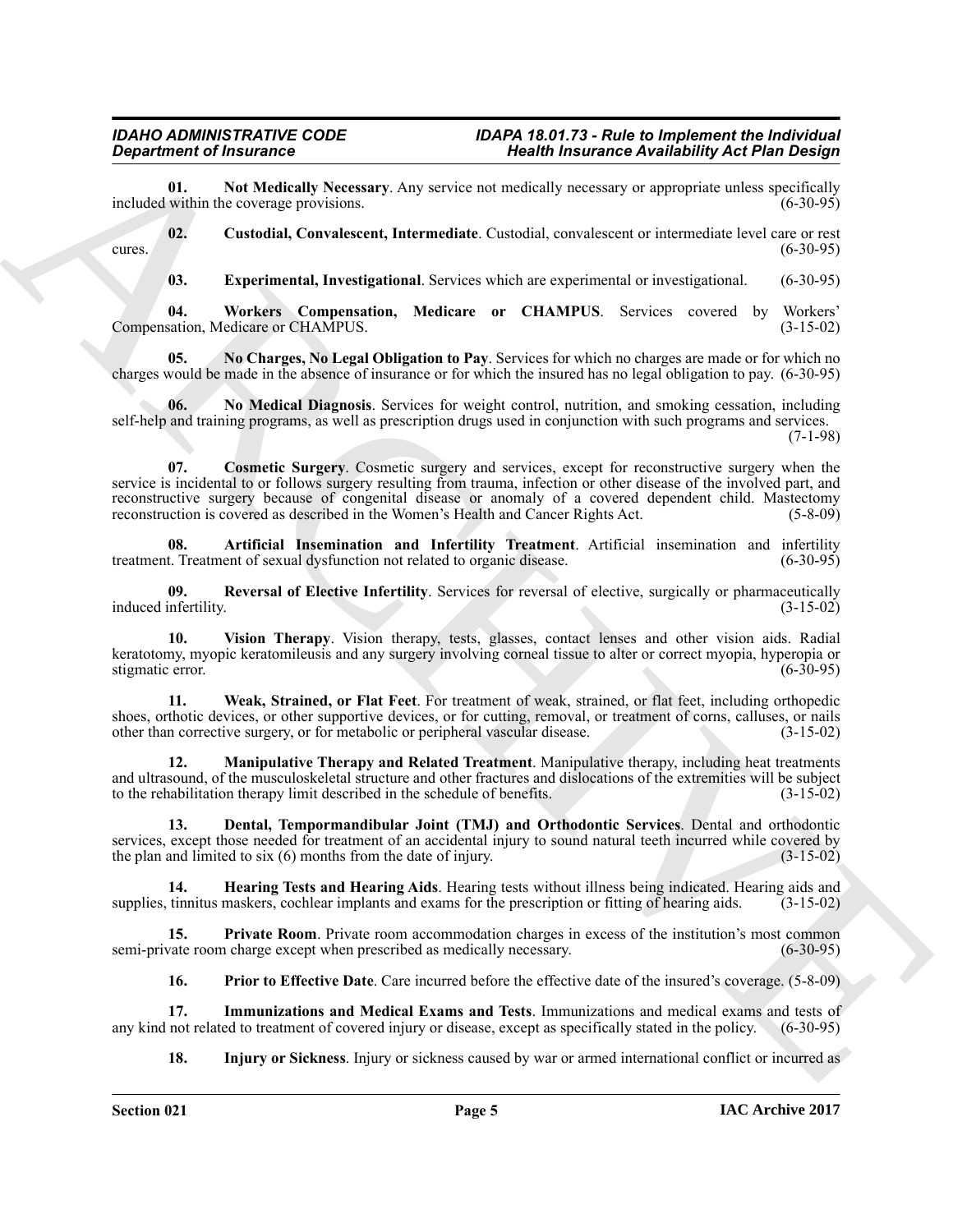<span id="page-5-14"></span><span id="page-5-13"></span><span id="page-5-12"></span><span id="page-5-11"></span><span id="page-5-9"></span><span id="page-5-7"></span><span id="page-5-5"></span><span id="page-5-4"></span><span id="page-5-2"></span>**Experiment of Insurance Theorem is a security Health Fraction column to a second experiment of the state of the state of the state of the state of the state of the state of the state of the state of the state of the stat** a result of voluntary participation in an assault, felony, insurrection or riot. (3-15-02) **19. Sex Change Operations**. Sex change operations and treatment in connection with transsexualism.  $(6-30-95)$ **20. Marriage and Family Counseling**. Marriage and family counseling except as specifically allowed in the policy. **21. Acupuncture**. Acupuncture, except when used as pain management by a licensed provider. (3-15-02) **22. Private Duty Nursing**. Private duty nursing except as specifically allowed in the policy. (6-30-95) **23. Medical Services Received From Employer, Labor Union, Association**. Services received from a medical or dental department maintained by or on behalf of an employer, a mutual benefit association, labor union, trust, or similar person or group. (6-30-95) trust, or similar person or group. **24. Termination**. Services incurred after the date of termination of an insured's coverage. (5-8-09) **25. Personal Hygiene and Convenience Items**. Expenses for personal hygiene and convenience items such as air conditioners, humidifiers, and physical fitness equipment. **26. Failure to Keep a Scheduled Visit**. Charges for failure to keep a scheduled visit, charges for completion of any form, and charges for medical information. **27.** Screening Examinations. Charges for screening examinations except as otherwise provided in the (6-30-95) policy.  $(6-30-95)$ **28. Wigs or Hair Loss**. Charges for wigs or cranial prostheses, hair analysis, hair loss and baldness.  $(6-30-95)$ **29. Pre-Existing Conditions**. Pre-existing conditions, except as provided specifically in the policy.  $(6-30-95)$ **30. Obesity**. Medical or surgical procedures primarily for treatment of obesity or for reversal, revision, ications thereof. (3-15-02) or complications thereof. **31. Maternity**. Not a covered benefit under the HSA Compatible Plan. (4-11-06) **32. Expenses Exceeding the Carrier's Allowable Amount**. Expenses and/or charges which exceed er's allowable amount for a service or supply. (4-11-06) the carrier's allowable amount for a service or supply. **022. BENEFITS.** Based on the provisions of Section 41-5511, Idaho Code, the Guaranteed Issue Schedule of Benefits Attachments for Basic Benefit Plan, Standard Benefit Plan, Catastrophic "A" Benefit Plan, and Catastrophic "B" Benefit Plan have been replaced by the new Idaho Individual High-Risk Plan Designs, as follows: **BASIC BENEFIT PLAN Schedule of Benefits All Benefit Areas** - Lifetime Benefit Maximum per Carrier \$500,000 Preventive Services - **Benefit Area "A"** Annual Benefit Maximum Subject to Deductible and Coinsurance \$200

<span id="page-5-15"></span><span id="page-5-10"></span><span id="page-5-8"></span><span id="page-5-6"></span><span id="page-5-3"></span><span id="page-5-1"></span><span id="page-5-0"></span>Mammography benefits are not limited to the preventive

services benefit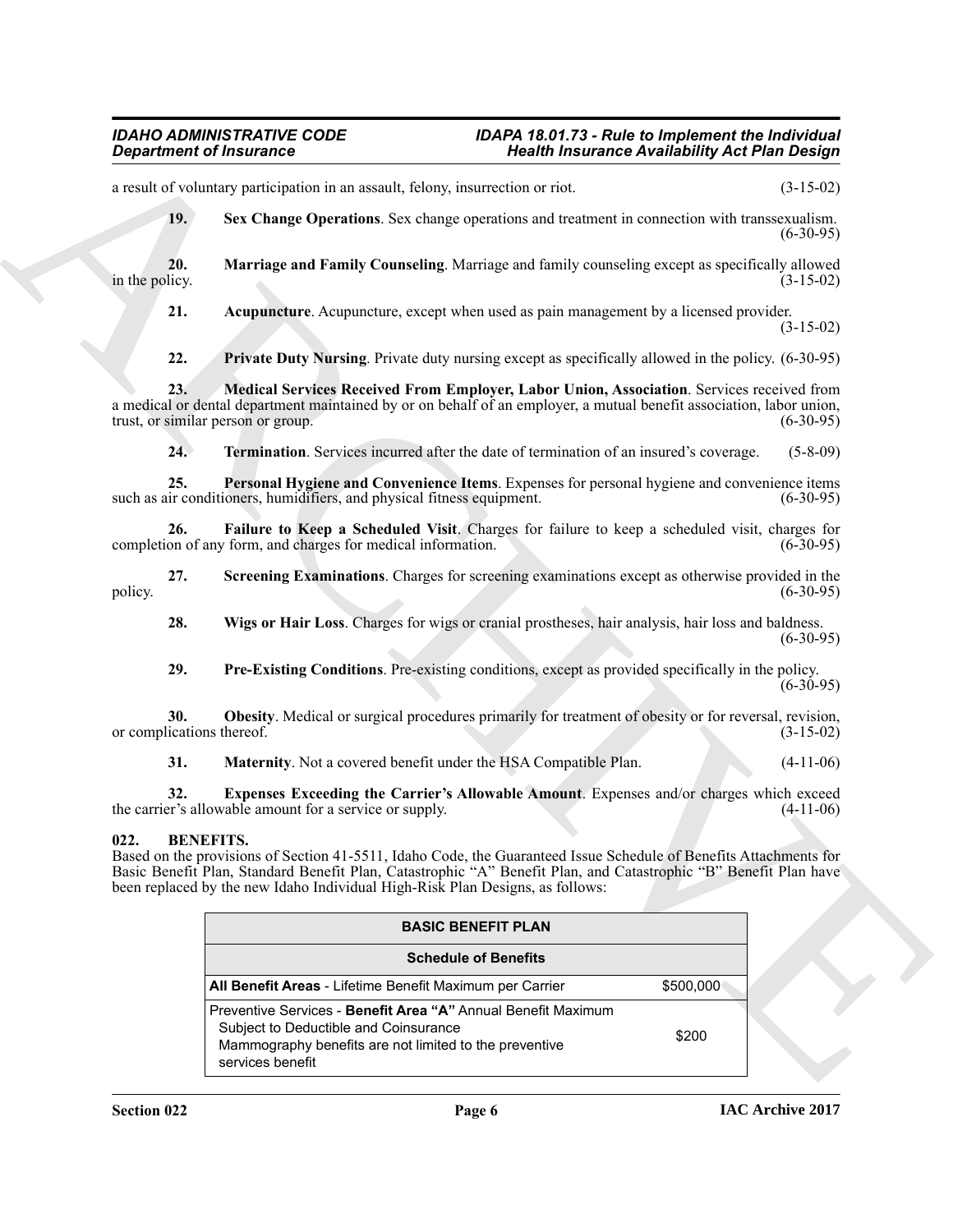| <b>BASIC BENEFIT PLAN</b>                                                                                                                                                            |             |
|--------------------------------------------------------------------------------------------------------------------------------------------------------------------------------------|-------------|
| Benefit Areas B, C, D, E, F                                                                                                                                                          |             |
| Calendar Year Deductible - Individual                                                                                                                                                | \$500       |
| <b>Benefit Percentage</b>                                                                                                                                                            | 50%         |
| Coinsurance Percentage                                                                                                                                                               | 50%         |
| Individual Out-of-Pocket Expense Maximum not including<br>Deductible or Copayments                                                                                                   | \$20,000    |
| Normal Maternity Benefit Deductible - Benefit Area "B"<br>Not applicable to involuntary complications of pregnancy                                                                   | \$5,000     |
| Organ Transplant - Benefit Area "C" Lifetime Maximum Benefit                                                                                                                         | \$250,000   |
| Skilled Nursing Facility - Benefit Area "C" Annual Benefit Maximum                                                                                                                   | 45 days     |
| Rehabilitation Therapy - Benefit Area "C"<br>Annual Inpatient Benefit Maximum                                                                                                        | \$25,000    |
| Rehabilitation Therapy - Benefit Area "D"<br><b>Combined Annual Outpatient Benefit Maximum</b>                                                                                       | \$2,000     |
| Home Health Care Benefits - Benefit Area "D"<br>Annual Benefit Maximum                                                                                                               | \$5,000     |
| Hospice Care - Benefit Area "D" Annual Benefit Maximum                                                                                                                               | \$5,000     |
| Ambulance Service - Benefit Area "E" Annual Benefit Maximum                                                                                                                          | \$2,000     |
| Durable Medical Equipment - Benefit Area "E"<br>Annual Benefit Maximum                                                                                                               | \$10,000    |
| Psychiatric and Substance Abuse Services - Benefit Area "F"<br>Covered benefit as an inpatient or outpatient combined<br>Annual Benefit Maximum                                      | \$5,000     |
| Pharmacy - Benefit Area "G"                                                                                                                                                          |             |
| Calendar Year Pharmaceutical Deductible - Individual                                                                                                                                 | \$250       |
| <b>Benefit Percentage</b>                                                                                                                                                            | 50%         |
| Coinsurance Percentage<br>Does not apply to Out-of-Pocket Expense limit                                                                                                              | 50%         |
| <b>STANDARD BENEFIT PLAN</b>                                                                                                                                                         |             |
|                                                                                                                                                                                      |             |
| <b>Schedule of Benefits</b>                                                                                                                                                          |             |
| All Benefit Areas - Lifetime Benefit Maximum per Carrier                                                                                                                             | \$1,000,000 |
| Preventive Services - Benefit Area "A" Annual Benefit Maximum<br>Subject to Deductible and Coinsurance<br>Mammography benefits are not limited to the preventive<br>services benefit | \$200       |
| Benefit Areas B, C, D, E, F                                                                                                                                                          |             |

| <b>STANDARD BENEFIT PLAN</b>                                                                                                                                                         |             |
|--------------------------------------------------------------------------------------------------------------------------------------------------------------------------------------|-------------|
| <b>Schedule of Benefits</b>                                                                                                                                                          |             |
| All Benefit Areas - Lifetime Benefit Maximum per Carrier                                                                                                                             | \$1,000,000 |
| Preventive Services - Benefit Area "A" Annual Benefit Maximum<br>Subject to Deductible and Coinsurance<br>Mammography benefits are not limited to the preventive<br>services benefit | \$200       |
| Benefit Areas B, C, D, E, F                                                                                                                                                          |             |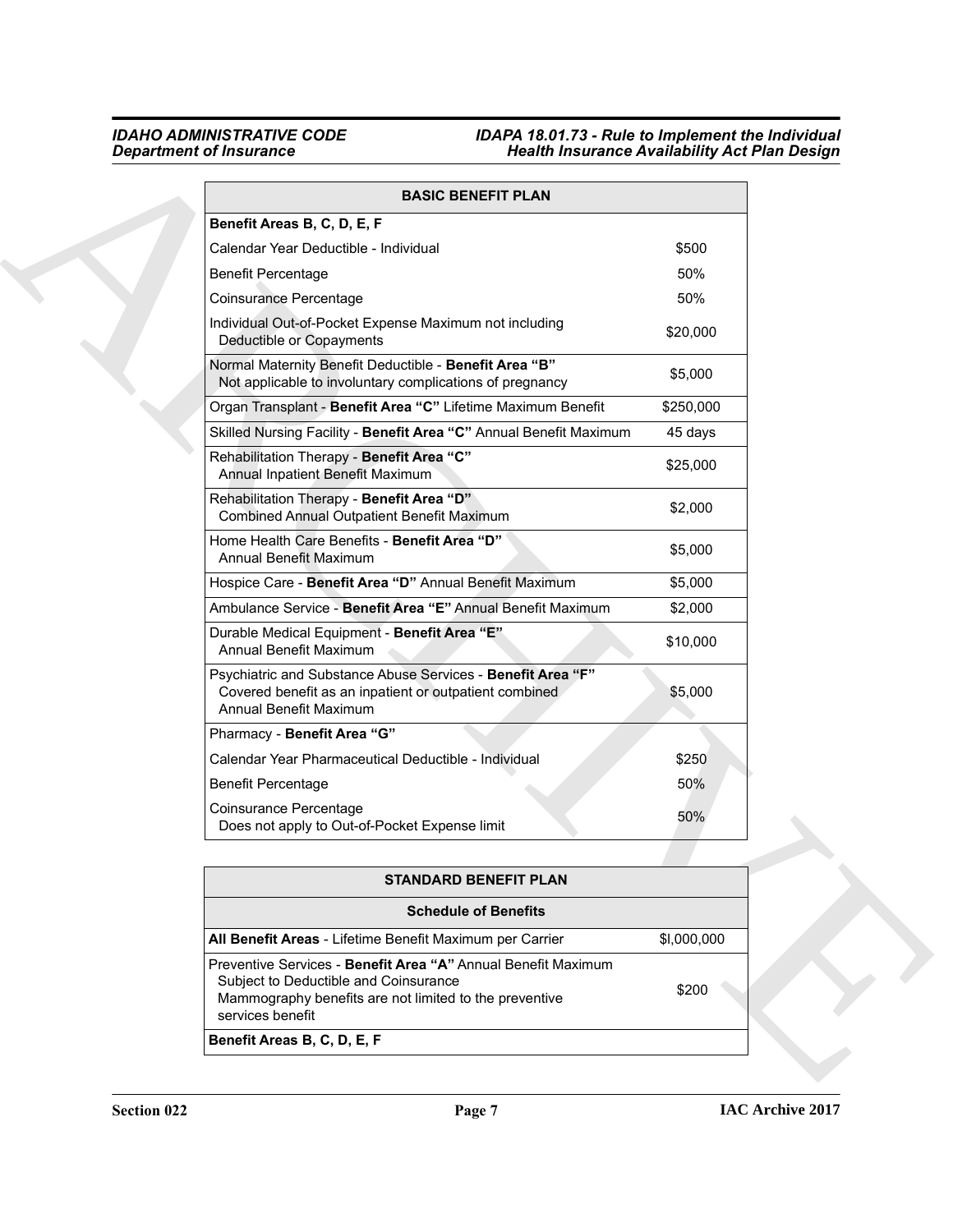| <b>STANDARD BENEFIT PLAN</b>                                                                                                                                                         |             |
|--------------------------------------------------------------------------------------------------------------------------------------------------------------------------------------|-------------|
| Calendar Year Deductible - Individual                                                                                                                                                | \$1,000     |
| <b>Benefit Percentage</b>                                                                                                                                                            | 70%         |
| Coinsurance Percentage                                                                                                                                                               | 30%         |
| Individual Out-of-Pocket Expense Maximum<br>not including Deductible or Copayments                                                                                                   | \$10,000    |
| Normal Maternity Benefit Deductible - Benefit Area "B"<br>Not applicable to involuntary complications of pregnancy                                                                   | \$5,000     |
| Organ Transplant - Benefit Area "C" Lifetime Maximum Benefit                                                                                                                         | \$250,000   |
| Skilled Nursing Facility - Benefit Area "C" Annual Benefit Maximum                                                                                                                   | 45 days     |
| Rehabilitation Therapy - Benefit Area "C"<br>Annual Inpatient Benefit Maximum                                                                                                        | \$25,000    |
| Rehabilitation Therapy - Benefit Area "D"<br>Combined Annual Outpatient Benefit Maximum                                                                                              | \$2,000     |
| Home Health Care Benefits - Benefit Area "D"<br>Annual Benefit Maximum                                                                                                               | \$5,000     |
| Hospice Care - Benefit Area "D" Annual Benefit Maximum                                                                                                                               | \$5,000     |
| Ambulance Service - Benefit Area "E" Annual Benefit Maximum                                                                                                                          | \$2,000     |
| Durable Medical Equipment - Benefit Area "E"<br><b>Annual Benefit Maximum</b>                                                                                                        | \$10,000    |
| Psychiatric and Substance Abuse Services - Benefit Area "F"<br>Covered benefit as an inpatient or outpatient combined<br>Annual Benefit Maximum                                      | \$5,000     |
| Pharmacy - Benefit Area "G"                                                                                                                                                          |             |
| Calendar Year Pharmaceutical Deductible - Individual                                                                                                                                 | \$250       |
| <b>Benefit Percentage</b>                                                                                                                                                            | 50%         |
| Coinsurance Percentage<br>Does not apply to Out-of-Pocket Expense limit                                                                                                              | 50%         |
| <b>CATASTROPHIC "A" BENEFIT PLAN</b>                                                                                                                                                 |             |
| <b>Schedule of Benefits</b>                                                                                                                                                          |             |
| All Benefit Areas - Lifetime Benefit Maximum per Carrier                                                                                                                             | \$1,000,000 |
| Preventive Services - Benefit Area "A" Annual Benefit Maximum<br>Subject to Deductible and Coinsurance<br>Mammography benefits are not limited<br>to the preventive services benefit | \$200       |
| Benefit Areas B, C, D, E, F                                                                                                                                                          |             |
| Calendar Year Deductible - Individual                                                                                                                                                | \$2,000     |

| <b>CATASTROPHIC "A" BENEFIT PLAN</b>                                                                                                                                                 |             |
|--------------------------------------------------------------------------------------------------------------------------------------------------------------------------------------|-------------|
| <b>Schedule of Benefits</b>                                                                                                                                                          |             |
| <b>All Benefit Areas</b> - Lifetime Benefit Maximum per Carrier                                                                                                                      | \$1,000,000 |
| Preventive Services - Benefit Area "A" Annual Benefit Maximum<br>Subject to Deductible and Coinsurance<br>Mammography benefits are not limited<br>to the preventive services benefit | \$200       |
| Benefit Areas B, C, D, E, F                                                                                                                                                          |             |
| Calendar Year Deductible - Individual                                                                                                                                                | -000        |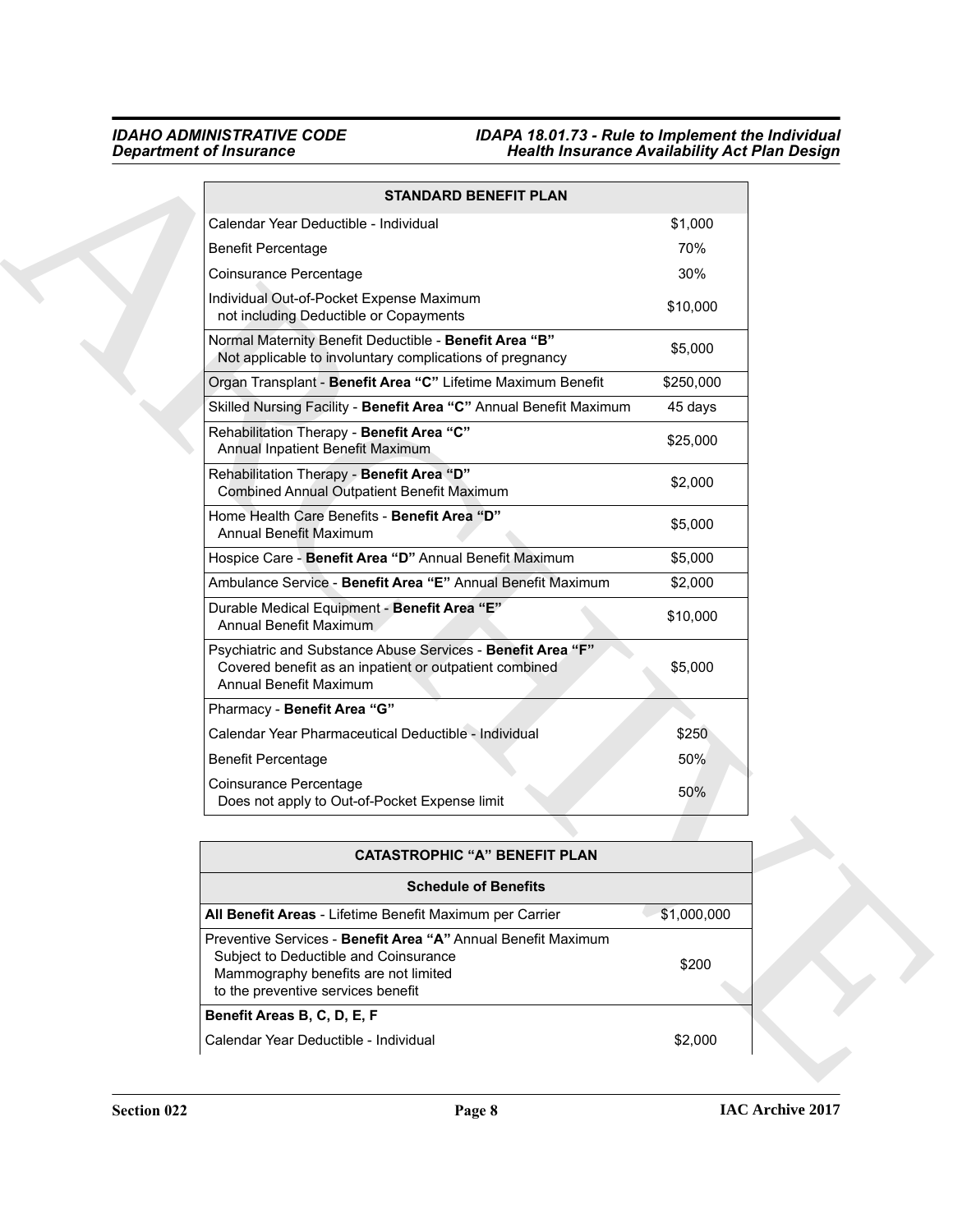| <b>CATASTROPHIC "A" BENEFIT PLAN</b>                                                                                                                                                 |             |
|--------------------------------------------------------------------------------------------------------------------------------------------------------------------------------------|-------------|
| <b>Benefit Percentage</b>                                                                                                                                                            | 70%         |
| Coinsurance Percentage                                                                                                                                                               | 30%         |
| Individual Out-of-Pocket Expense Maximum<br>not including Deductible or Copayments                                                                                                   | \$10,000    |
| Normal Maternity Benefit Deductible - Benefit Area "B"<br>Not applicable to involuntary complications of pregnancy                                                                   | \$5,000     |
| Organ Transplant - Benefit Area "C" Lifetime Maximum Benefit                                                                                                                         | \$250,000   |
| Skilled Nursing Facility - Benefit Area "C" Annual Benefit Maximum                                                                                                                   | 45 days     |
| Rehabilitation Therapy - Benefit Area "C"<br>Annual Inpatient Benefit Maximum                                                                                                        | \$25,000    |
| Rehabilitation Therapy - Benefit Area "D"<br>Combined Annual Outpatient Benefit Maximum                                                                                              | \$2,000     |
| Home Health Care Benefits - Benefit Area "D"<br><b>Annual Benefit Maximum</b>                                                                                                        | \$5,000     |
| Hospice Care - Benefit Area "D" Annual Benefit Maximum                                                                                                                               | \$5,000     |
| Ambulance Service - Benefit Area "E" Annual Benefit Maximum                                                                                                                          | \$2,000     |
| Durable Medical Equipment - Benefit Area "E"<br>Annual Benefit Maximum                                                                                                               | \$10,000    |
| Psychiatric and Substance Abuse Services - Benefit Area "F"<br>Covered benefit as an inpatient or outpatient combined<br>Annual Benefit Maximum                                      | \$5,000     |
| Pharmacy - Benefit Area "G"                                                                                                                                                          |             |
| Calendar Year Pharmaceutical Deductible - Individual                                                                                                                                 | \$500       |
| <b>Benefit Percentage</b>                                                                                                                                                            | 50%         |
| Coinsurance Percentage<br>Does not apply to Out-of-Pocket Expense limit                                                                                                              | 50%         |
| <b>CATASTROPHIC "B" BENEFIT PLAN</b>                                                                                                                                                 |             |
| <b>Schedule of Benefits</b>                                                                                                                                                          |             |
| All Benefit Areas - Lifetime Benefit Maximum per Carrier                                                                                                                             | \$1,000,000 |
| Preventive Services - Benefit Area "A" Annual Benefit Maximum<br>Subject to Deductible and Coinsurance<br>Mammography benefits are not limited to the preventive<br>services benefit | \$200       |
| Benefit Areas B, C, D, E, F                                                                                                                                                          |             |
| Calendar Year Deductible - Individual                                                                                                                                                | \$5,000     |
| <b>Benefit Percentage</b>                                                                                                                                                            | 80%         |

| <b>CATASTROPHIC "B" BENEFIT PLAN</b>                                                                                                                                                 |             |
|--------------------------------------------------------------------------------------------------------------------------------------------------------------------------------------|-------------|
| <b>Schedule of Benefits</b>                                                                                                                                                          |             |
| <b>All Benefit Areas</b> - Lifetime Benefit Maximum per Carrier                                                                                                                      | \$1,000,000 |
| Preventive Services - Benefit Area "A" Annual Benefit Maximum<br>Subject to Deductible and Coinsurance<br>Mammography benefits are not limited to the preventive<br>services benefit | \$200       |
| Benefit Areas B, C, D, E, F                                                                                                                                                          |             |
| Calendar Year Deductible - Individual                                                                                                                                                | \$5,000     |
| <b>Benefit Percentage</b>                                                                                                                                                            | 80%         |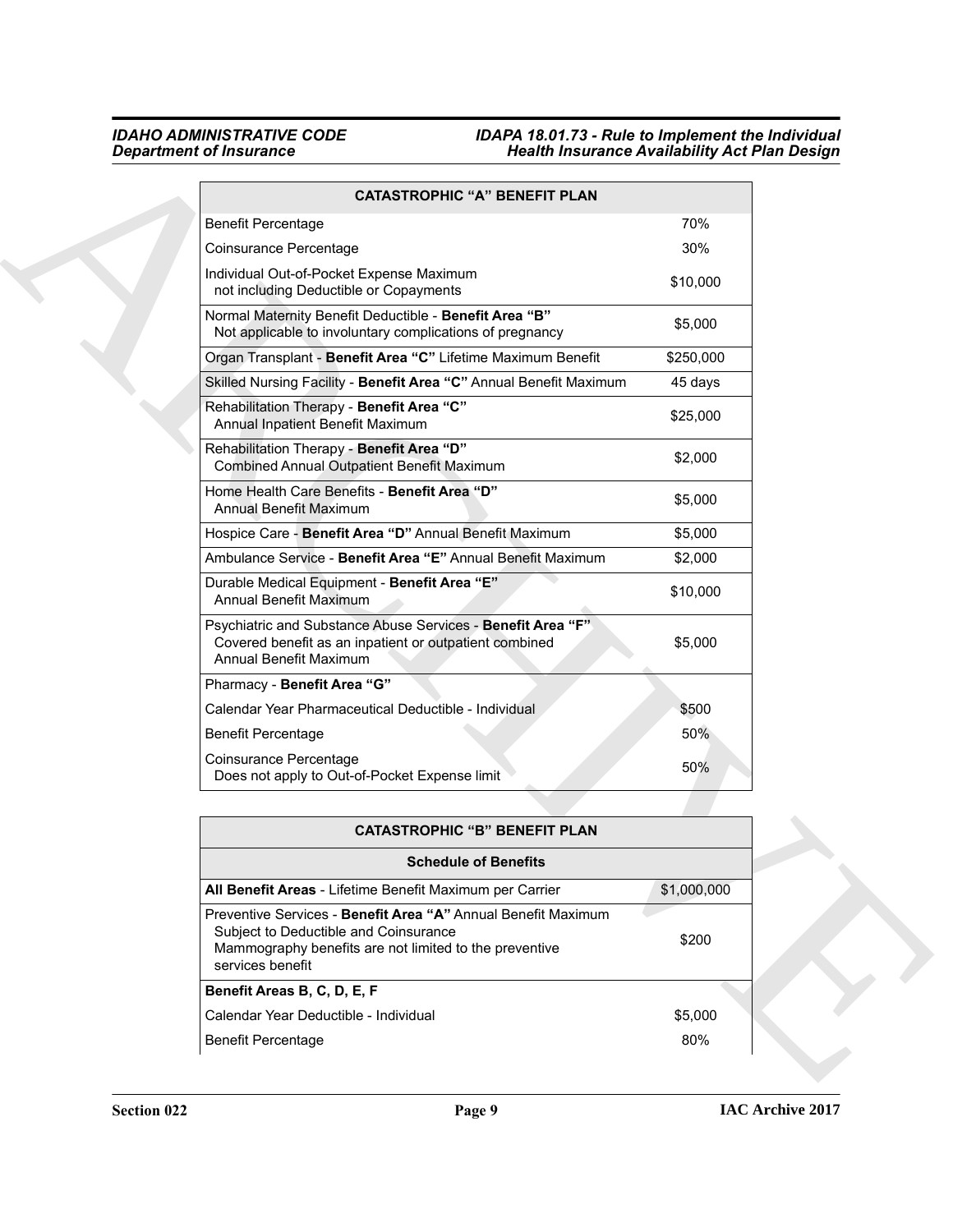| <b>Department of Insurance</b>                                                                                                                                                          | <b>Health Insurance Availability Act Plan Design</b> |  |
|-----------------------------------------------------------------------------------------------------------------------------------------------------------------------------------------|------------------------------------------------------|--|
|                                                                                                                                                                                         | <b>CATASTROPHIC "B" BENEFIT PLAN</b>                 |  |
| Coinsurance Percentage                                                                                                                                                                  | 20%                                                  |  |
| Individual Out-of-Pocket Expense Maximum<br>not including Deductible or Copayments                                                                                                      | \$10,000                                             |  |
| Normal Maternity Benefit Deductible - Benefit Area "B"<br>Not applicable to involuntary complications of pregnancy                                                                      | \$5,000                                              |  |
| Organ Transplant - Benefit Area "C" Lifetime Maximum Benefit                                                                                                                            | \$250,000                                            |  |
| Skilled Nursing Facility - Benefit Area "C" Annual Benefit Maximum                                                                                                                      | 45 days                                              |  |
| Rehabilitation Therapy - Benefit Area "C"<br>Annual Inpatient Benefit Maximum                                                                                                           | \$25,000                                             |  |
| Rehabilitation Therapy - Benefit Area "D"<br>Combined Annual Outpatient Benefit Maximum                                                                                                 | \$2,000                                              |  |
| Home Health Care Benefits - Benefit Area "D"<br><b>Annual Benefit Maximum</b>                                                                                                           | \$5,000                                              |  |
| Hospice Care - Benefit Area "D" Annual Benefit Maximum                                                                                                                                  | \$5,000                                              |  |
| Ambulance Service - Benefit Area "E" Annual Benefit Maximum                                                                                                                             | \$2,000                                              |  |
| Durable Medical Equipment - Benefit Area "E"<br>Annual Benefit Maximum                                                                                                                  | \$10,000                                             |  |
| Psychiatric and Substance Abuse Services - Benefit Area "F"<br>Covered benefit as an inpatient or outpatient combined<br>Annual Benefit Maximum                                         | \$5,000                                              |  |
| Pharmacy - Benefit Area "G"                                                                                                                                                             |                                                      |  |
| Calendar Year Pharmaceutical Deductible - Individual                                                                                                                                    | \$500                                                |  |
| <b>Benefit Percentage</b>                                                                                                                                                               | 50%                                                  |  |
| Coinsurance Percentage<br>Does not apply to Out-of-Pocket Expense limit                                                                                                                 | 50%                                                  |  |
|                                                                                                                                                                                         |                                                      |  |
|                                                                                                                                                                                         | <b>HSA - COMPATIBLE BENEFIT PLAN</b>                 |  |
|                                                                                                                                                                                         | <b>Schedule of Benefits</b>                          |  |
| All Benefit Areas -<br>Lifetime Benefit Maximum per Carrier                                                                                                                             | \$1,000,000                                          |  |
| Preventive Services - Benefit Area "A"<br>Annual Benefit Maximum<br>Subject to Deductible and Coinsurance<br>Mammography benefits are not limited to the preventive<br>services benefit | \$200                                                |  |
| Benefit Areas C, D, E, F, G                                                                                                                                                             |                                                      |  |
| Calendar Year Deductible - Individual<br>Family                                                                                                                                         | \$3,000<br>\$6,000                                   |  |

| <b>HSA - COMPATIBLE BENEFIT PLAN</b>                                                                                                                                                    |                    |
|-----------------------------------------------------------------------------------------------------------------------------------------------------------------------------------------|--------------------|
| <b>Schedule of Benefits</b>                                                                                                                                                             |                    |
| <b>All Benefit Areas -</b><br>Lifetime Benefit Maximum per Carrier                                                                                                                      | \$1,000,000        |
| Preventive Services - Benefit Area "A"<br>Annual Benefit Maximum<br>Subject to Deductible and Coinsurance<br>Mammography benefits are not limited to the preventive<br>services benefit | \$200              |
| Benefit Areas C, D, E, F, G                                                                                                                                                             |                    |
| Calendar Year Deductible - Individual<br>Family                                                                                                                                         | \$3,000<br>\$6,000 |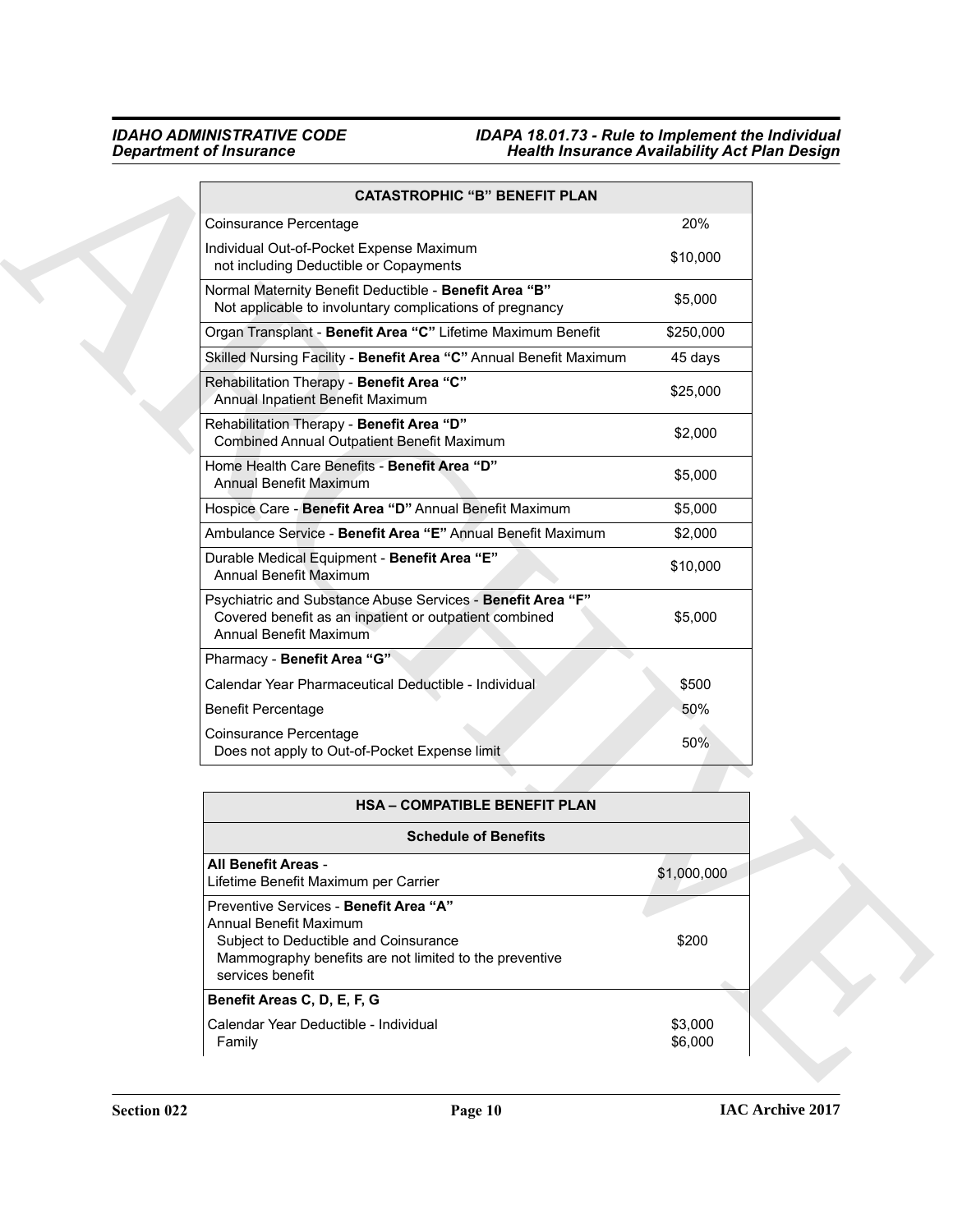<span id="page-10-0"></span>

|               | <b>Department of Insurance</b>                                                                                                                  | <b>Health Insurance Availability Act Plan Design</b> |            |
|---------------|-------------------------------------------------------------------------------------------------------------------------------------------------|------------------------------------------------------|------------|
|               | <b>Benefit Percentage</b>                                                                                                                       | 60%                                                  |            |
|               | Coinsurance Percentage                                                                                                                          | 40%                                                  |            |
|               | Individual Out-of-Pocket Expense Maximum<br>including Deductible or copayments, and coinsurance<br>Family Out-of-Pocket Expense Maximum         | \$5,000<br>\$10,000                                  |            |
|               | Maternity Benefit - Benefit Area "B"<br>Not available under the HSA Compatible Benefit Plan                                                     | Not Covered                                          |            |
|               | Organ Transplant - Benefit Area "C"<br>Lifetime Maximum Benefit                                                                                 | \$250,000                                            |            |
|               | Skilled Nursing Facility - Benefit Area "C"<br><b>Annual Benefit Maximum</b>                                                                    | 45 days                                              |            |
|               | Rehabilitation Therapy - Benefit Area "C"<br>Annual Inpatient Benefit Maximum                                                                   | \$25,000                                             |            |
|               | Rehabilitation Therapy - Benefit Area "D"<br>Combined Annual Outpatient Benefit Maximum                                                         | \$2,000                                              |            |
|               | Home Health Care Benefits - Benefit Area "D"<br><b>Annual Benefit Maximum</b>                                                                   | \$5,000                                              |            |
|               | Hospice Care - Benefit Area "D"<br>Annual Benefit Maximum                                                                                       | \$5,000                                              |            |
|               | Ambulance Service - Benefit Area "E"<br>Annual Benefit Maximum                                                                                  | \$2,000                                              |            |
|               | Durable Medical Equipment - Benefit Area "E"<br>Annual Benefit Maximum                                                                          | \$10,000                                             |            |
|               | Psychiatric and Substance Abuse Services - Benefit Area "F"<br>Covered benefit as an inpatient or outpatient combined<br>Annual Benefit Maximum | \$5,000                                              |            |
|               | Pharmacy - Benefit Area "G"                                                                                                                     |                                                      |            |
|               | Calendar Year Pharmaceutical<br>Subject to Deductible and Coinsurance                                                                           | \$6,000                                              |            |
| $023. - 999.$ | (RESERVED)                                                                                                                                      |                                                      | $(5-8-09)$ |
|               |                                                                                                                                                 |                                                      |            |
|               |                                                                                                                                                 |                                                      |            |
|               |                                                                                                                                                 |                                                      |            |
|               |                                                                                                                                                 |                                                      |            |
|               |                                                                                                                                                 |                                                      |            |
|               |                                                                                                                                                 |                                                      |            |
|               |                                                                                                                                                 |                                                      |            |